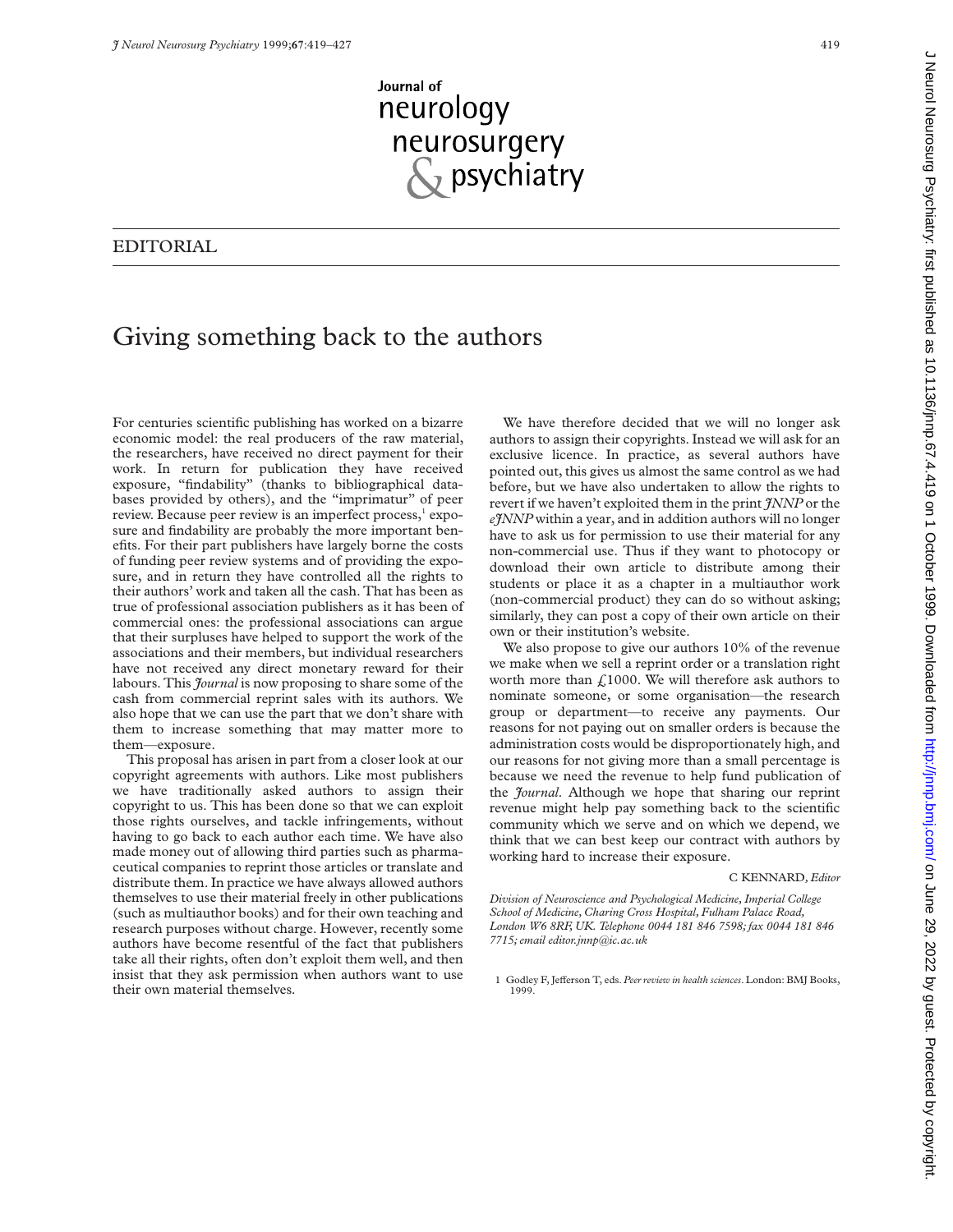# EDITORIAL

# J Neurol Neurosurg Psychiatry: first published as 10.11136/jnnp.67.4.419 on 1 October 1999. Downloaded from http://jnnp.bmj.com/ on June 29, 2022 by guest. Protected by copyright dight. Protected by guest. Protected by guest. Protect as 10. 2022 by guest. Protect from/ on 11412/jnnp. Substrated as 10. 2022 by guest. Protected by copyright. First published as 10.1119. Substrated as 29, 2022 by guest

# Recent progress in drug treatment for acute stroke

The publication of the positive results of the National Institutes of Neurological Disease and Stroke (NINDS)<sup>1</sup> trial of alteplase (a recombinant tissue plasminogen activator) for patients with acute stroke in 1995 and its approval by the US Food and Drug Administration as well as by the American Academy of Neurology and American Heart Association<sup>23</sup> increased the interest and attention of the medical community for acute stroke treatment. However, the implication of this NINDS Stroke Study and other thrombolytic trials in clinical practice remains extremely controversial and debated. Furthermore, the recent publication of the results from the European Cooperative Acute Stroke Study II (ECASS  $II$ )<sup>4</sup> will feed the controversy as ECASS  $II<sup>4</sup>$  results are disappointing and do not confirm the positive results of the NINDS Stroke Study.<sup>1</sup> Consequently, what is the more reasonable position concerning thrombolysis by alteplase, and what seems to work has not been established yet beyond reasonable doubt. Numerous trials devoted to neuroprotection against acute ischaemic stroke have been prematurely stopped because of safety concerns or poor risk:benefit ratios, but some new neuroprotective drugs seem promising and are being tested. The third area of research in progress is the use of antithrombotic drugs in the acute phase of stroke. In this paper, we review selected recent clinical trials focusing on recent advances in acute stroke therapy.

### **Thrombolytic therapy**

The recent publication of the neutral results of the European Cooperative Acute Stroke Study II (ECASS II)4 in October 1998, did not confirm the positive results of the NINDS Stroke Study<sup>1</sup> and constitutes a great problem for people who wanted to obtain a rapid licensing of alteplase in Europe as well as the recognition that alteplase was a treatment for acute ischaemic stroke. ECASS  $II<sup>4</sup>$  was designed to test whether intravenous alteplase (rtPA), given within 6 hours of proved acute ischaemic stroke, could increase the proportion of patients having a "favourable outcome" at 3 months, estimated by the modified Rankin scale score of 0 or 1. The dose of alteplase used in ECASS  $II<sup>4</sup>$  was the same as for the NINDS Stroke Study<sup>1</sup>-0.9 mg/kg bodyweight with an upper dose limit of 90 mg/patient (a bolus of 10% of the total dose was given over 1–2 minutes, followed by a 60 minute intravenous infusion of the remaining dose)—to match NINDS criteria. Eight hundred patients were enrolled in ECASS II, which was a non-angiographic, randomised, double blind trial; 409 patients received alteplase whereas 391 were randomly designed to have placebo. Alteplase increased the proportion of "favourable outcome" from 36.6% to 40.3%, a non-significant absolute increase of 3.7% (p=0.277). However, in a post hoc analysis of modified Rankin scale scores dichotomised for death or dependency, a favourable outcome was found in 54.3% of alteplase group patients and in 46.0% of placebo group patients, a significant absolute difference of 8.3% ( $p=0.024$ ).<sup>5</sup> By comparison, the absolute benefit for a "favourable outcome" (mRS=0 or 1) (16.2%) was significant in the NINDS Stroke Study<sup>1</sup> and non-significant (6.4%) in

ECASS I.<sup>5</sup> If we consider only the first results of ECASS II<sup>4</sup> (without the post hoc dichotomised analysis), the two ECASS studies<sup> $45$ </sup> produce the same neutral results.  $ECASS II<sup>4</sup>$  showed no evidence that efficacy of intravenous alteplase treatment depends on administration within 3 hours of symptom onset. Indeed, there were no significant differences between the alteplase and placebo groups according to time strata of 0–3 hours and 3–6 hours of stroke onset, although it was not powered to show such a difference (only 158 patients in the 0-3 hours subgroup). The overall mortality rates at 3 months were much lower in ECASS II<sup>4</sup> (10.5% in alteplase group  $v$  10.7% in placebo group) than in ECASS  $I^5$  (22.4%  $v$  15.8%) or the NINDS Stroke Study<sup>1</sup> (17.3%  $v$  20.5%), whereas the rate of symptomatic intracranial haemorrhage was 8.8 % (3.4% in the placebo group) *v* 6.4% (0.6% in the placebo group) in ECASS  $II^4$  and NINDS trials, $^1$  respectively. The ECASS II study group<sup>4</sup> reported that intracranial haemorrhages did not lead to an overall increase in morbidity or mortality in the alteplase group. In conclusion, ECASS  $II<sup>4</sup>$  seems an equivocal study—negative for the primary end point (mRS=0 or 1) and positive for post hoc analysis of modified Rankin scale scores dichotomised for death or dependency (mRS=0, 1, or 2 classified as favourable)and must be interpreted with caution for several reasons.<sup>6</sup> Firstly, stroke patients randomised in ECASS II<sup>4</sup> had less severe neurological deficits at entry to the study, which can represent a possible selection bias; the median baseline NIHSS scores in the alteplase and placebo groups were 13 and 12 in ECASS I, $5$  14, and 15 in the NINDS trial, $1$  and 11 in both groups in ECASS II.<sup>4</sup> Moreover, in ECASS II,<sup>4</sup> patients showed fewer signs of early major infarction on baseline CT, presumably as a result of better CT surveillance. Consequently, ECASS II<sup>4</sup> was characterised by a higher number of patients with mild stroke recruited which can explain why a better placebo response and a lower mortality rate were found in ECASS  $II<sup>4</sup>$  by comparison with ECASS I<sup>5</sup> or the NINDS trial.<sup>1</sup> Patients with mild stroke are probably less likely to benefit from thrombolysis than those with more severe stroke as many will improve spontaneously. This finding suggests that we need more knowledge about predicting factors of spontaneous recovery as well as about the vascular status of the individual patient (artery occluded or not). ECASS II, ECASS I, and the NINDS trial are non-angiographic studies. Secondly, the primary end point reflecting a "favourable outcome" is uncommon in stroke trials, which normally base it on independence (Rankin scale score of 0–2). Of interest is that the post hoc analysis of ECASS II becomes positive when analysed with independence as the outcome (absolute benefit of 8.3%;  $p=0.024$ ). Thirdly, as for ECASS  $I^5$  and the NINDS trial,<sup>1</sup> ECASS  $II^4$  is insufficient in terms of number of patients to keep a power significance because the thrombolytic studies do not take into account the great heterogeneity of stroke (aetiology, mechanism, prognosis). Additionally, it is important to compare the response to thrombolytic therapy according to the aetiology of stroke, as described in the NINDS trial.<sup>1</sup> In this trial, it was the lacunar stroke subgroup which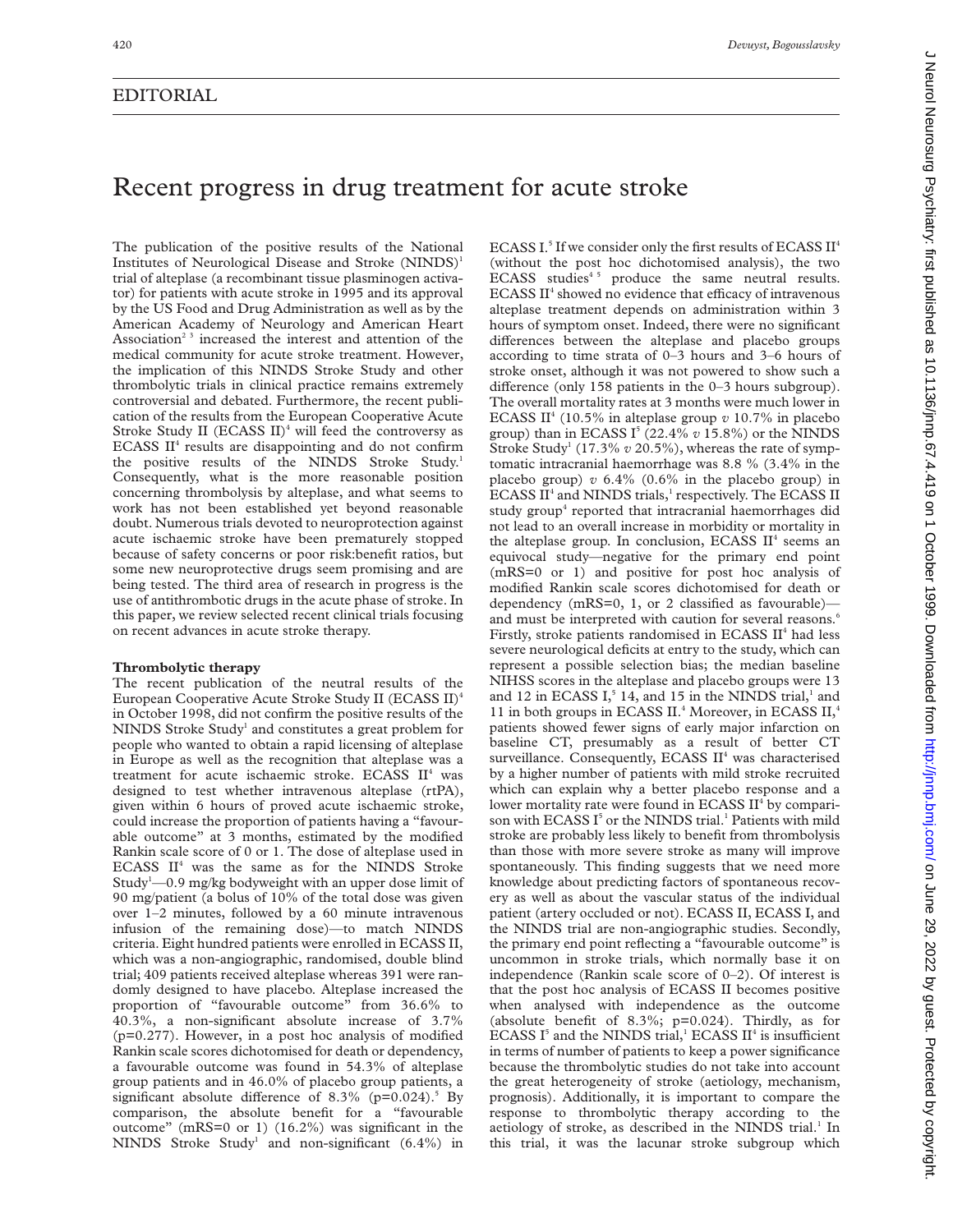paradoxically demonstrated the best response to rtPA treatment. Additional studies with alteplase including over 1500 patients would be useful to recruit a sufficient number of patients in each subtype of stroke. Because of the margin between the probability of decreasing the likelihood of disability by 12% and the increased probability of death by 5% over placebo<sup>7</sup> and because it is currently impossible to predict which patient would be affected by a symptomatic intracranial haemorrhage<sup>6</sup>— the rate of intracranial haemorrhage is strongly increased by alteplase—we think that it is premature to consider alteplase as a therapy to be applied in most cases of routine clinical practice. Much more data are crucial to identify which patients will more likely benefit from thrombolysis and which patients will be more at risk for it. Failure to better understand this issue constitutes a major limitation to the implementation of alteplase in general practice for individual patients with acute stroke. Selection to keep patients with the best risk to benefit ratio with alteplase should lead to a better understanding of: (1) the most appropriate time window. This was less than 3 hours in the NINDS trial, $<sup>1</sup>$  whereas ECASS II $<sup>4</sup>$  and post hoc analysis of</sup></sup> ECASS  $I^8$  suggest that the time window for thrombolysis may be as long as 6 hours. For instance, to recruit 624 patients in the NINDS trial within the 3 hour interval, investigators had to screen about 16 000 patients<sup>9</sup> whereas only one in five patients would be treated within 3 hours of stroke onset in ECASS  $II.^4$  (2) Predictor factors of spontaneous recovery from stroke and definition criteria to identify patients with a mild stroke for whom the risk to benefit ratio is smaller. (3) Predictors of brain haemorrhage. As far as the three trials devoted to the use of streptokinase in acute stroke treatment are concerned  $(MAST-E, 10)$  $MAST-I<sub>1</sub><sup>11</sup>$  and  $ASK<sup>12</sup>$ ) the classic view is that streptokinase (no significant difference for the primary end point of "unfavourable outcome") is ineffective and dangerous because all these three studies showed an increased hazard related to intracranial haemorrhage. However, on the one hand, there is no study focusing on the direct comparison between streptokinase and alteplase, and on the other, streptokinase has not been adequately tested by dose ranging studies, unlike those of alteplase. Consequently, the common streptokinase dose, 1.5 MU, might be excessive, which can explain the increased rate of intracranial haemorrhage (leading to a premature interruption of the ASK study).<sup>12</sup> Moreover, the Cochrane systemic review<sup>13</sup> of thrombolytic studies provides indirect evidence that aspirin might increase the risk of ICH in the presence of alteplase or streptokinase. Recently, a new trial ATLANTIS (Alteplase Thrombolysis of Acute Noninterventional Therapy in Ischemic Stroke), which was a placebo controlled, double bind pivotal study of the use of alteplase in patients with acute ischaemic stroke 3 to 5 hours from symptom onset, has been considered as a negative trial. The results of the PROACT-II study (Prolyse in Acute Cerebral Thromboembolism Trial) in which the dose of the pro-urokinase injected into the middle cerebral artery was 9 mg (6 mg pro-urokinase in the PROACT-I study) showed significant clinical benefits of performing an intraarterial thrombolysis in patients with an acute ischaemic stroke in the middle cerebral artery territory.

We think that thrombolysis is a potentially effective therapy for acute stroke<sup>14 15</sup> but additional information is necessary to establish how to select the best candidates for alteplase treatment before using it routinely, even within 3 hours of stroke onset.

### **Neuroprotective drugs**

Despite numerous agents which can prevent the excitatory cascade of events leading to ischaemic neuronal death in experimental conditions, there is still no neuroprotective agent that has been shown conclusively to improve stroke outcome. A plethora of cellular and molecular mechanisms such as free radical production, lipid peroxidation, excitotoxicity, and calcium ion  $(Ca^{2+})$  overload constitute the important therapeutic targets of neuroprotection and it is now known that interventions such as delivering neuroprotective agents can participate to salvage a potentially reversible ischaemic region known as the ischaemic penumbra.

The first neuroprotective agent tested in stroke patients was nimodipine. This compound, a dihydropyridine, has been the most widely tested neuroprotector and provided no benefit in 15 trials<sup>16</sup> involving 5320 patients but a metaanalysis of the nine major nimodipine trials, $17$  comprising 3719 patients, showed a significant improvement in functional outcome for those who received nimodipine within 12 hours of stroke onset. Nevertheless, the Intravenous Nimodipine West European Stroke Trial (INWEST)<sup>18</sup> trial with intravenous nimodipine doses of 2 mg/hour has shown that under some conditions, nimodipine may be harmful.This was suggested by an increased mortality, directly correlated with a fall in blood pressure. The second class of neuroprotective drugs is represented by the N-methyl-D-aspartate (NMDA)-receptor antagonists which inhibit the action of glutamate—the major excitatory neurotransmitter of the brain excessively released from presynaptic neurons by ischaemic injury of the brain. The NMDA receptor, a well characterised receptor mediated calcium channel, also contains glycine and polyamine modulatory sites that are potential therapeutic targets for neuroprotection. The inhibition of glutamate activated receptors which operate  $Ca<sup>2+</sup>$  channels has been the focus of several phase II and III trials of different drugs proved to reduce the size of ischaemic lesions in animals. Clinical trials, with competitive— selfotel<sup>19</sup> and non-competitive—aptiganel,<sup>20</sup> dextrorphan<sup>21 22</sup>— NMDA receptor antagonists have been stopped because of safety concerns or poor risk:benefit ratio. Glutamate antagonists share a propensity to cause psychotomimetic effects.<sup>1</sup> Two phase 3 trials of eliprodil,<sup>23 24</sup> an antagonist at the polyamine site of the NMDA receptor, were also stopped, due to a lack of efficacy in interim analyses. Moreover, eliprodil may potentially cause ECG effects (QT prolongation). A new potent antagonist at the glycine site of the NMDA receptor, GV150526, has just been tried in a phase II study in patients with acute stroke. $24$  This antagonist was generally well tolerated and there was no excess of adverse events in the CNS. A phase III trial is under way. Lubeluzole, a benzothiazole compound, is a sodium channel blocker that may inhibit the release of glutamate from ischaemic neurons, reducing postsynaptic excitotoxicity, $16$  but it may act through other mechanisms as well, which include inhibition of glutamate induced nitric oxide (NO) related toxicity, with normalisation of peri-infarct neuronal excitability.<sup>24</sup> This corresponds to an NO synthase modulating effect. Three phase 3 placebo controlled trials testing lubeluzole with mortality as the primary end point have been completed, including 1375 patients within 6 hours of stroke onset.<sup>25 26</sup> Lubeluzole was given at a dose of 7.5 mg over 1 hour followed by 10 mg/day for up to 5 days. The European trial  $2^7$  was negative, whereas a non-significant trend for decreased mortality and a small significant effect on functional outcome was shown in the United States trial.<sup>25</sup> Combined results suggested a positive effect in mild to moderate—but not severe—stroke. A large phase III study to test the efficacy and safety of lubeluzole in the treatment of acute ischaemic stroke—with an 8 hour time window—has failed to show efficacy. As with eliprodil, an occasional but transient QT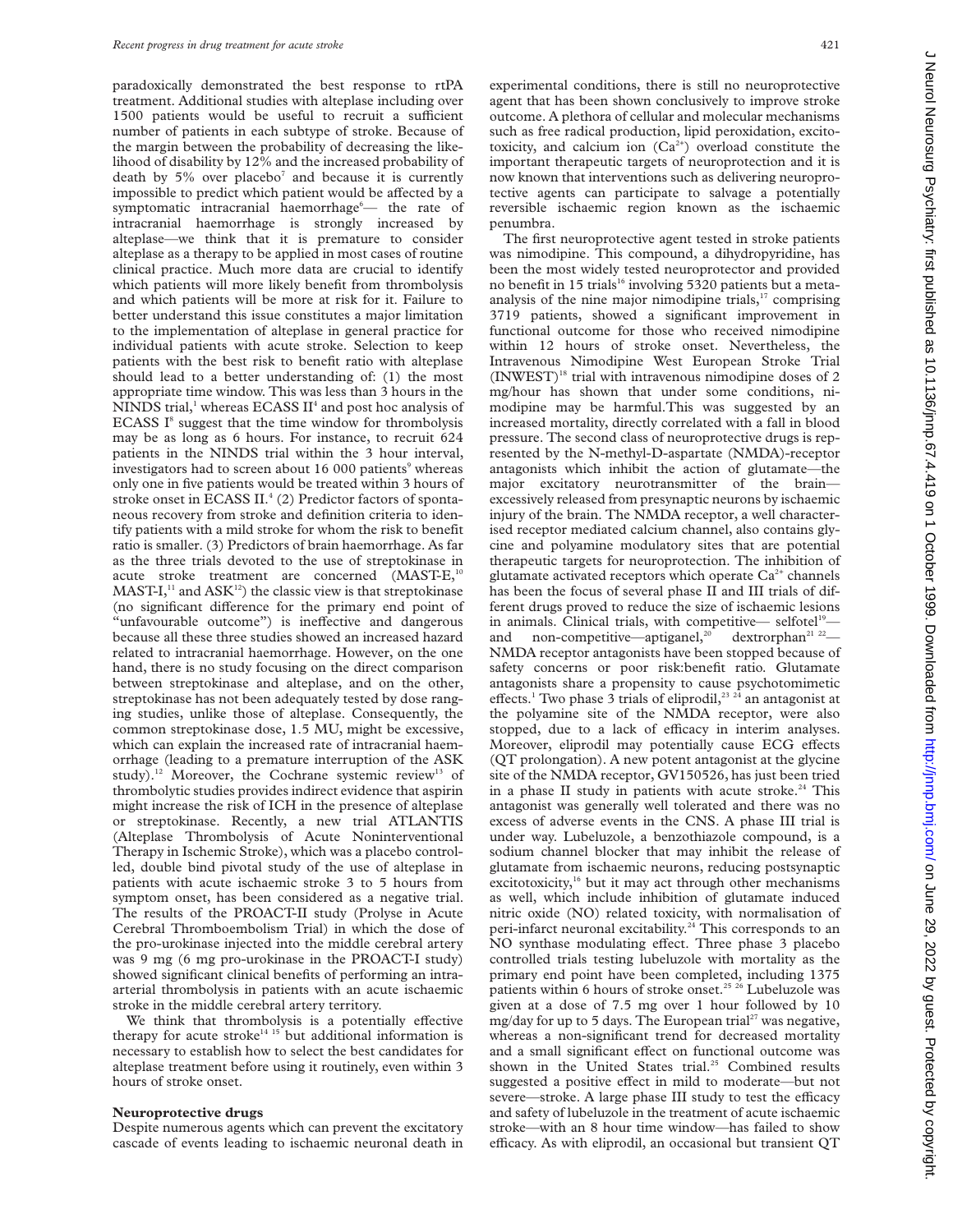prolongation on ECG was seen. The rationale for using the antioxidants—free radical scavengers—is that ischaemia induces release of highly reactive oxygen free radicals, which are toxic to membranes. A 21aminosteroid tirilazad mesylate has free radical scavenging activity and antioxidant effects. Tirilazad has been evaluated in 1757 patients from six stroke trials. The most recent phase 3 trials with increased tirilazad dosage were stopped because of safety concerns or because they were unlikely to be of benefit.<sup>24 26</sup> There are contradictory findings; in the European-Australian study (TESS II), mortality with tirilazad was 10.5% at 10 days (5% with placebo) and 18% at 3 months (14% with placebo) whereas in the United States-Canadian study (RANTASS),<sup>28</sup> mortality with tirilazad was 11.5% at 10 days (14% with placebo) and 19% at 3 months (38% with placebo). However, analysis of 111 patients enrolled in the high dose study in North America  $(RANTASS II)<sup>29</sup>$ -prematurely stopped when questions regarding safety emerged from TESS II—showed an absolute reduction in mortality of 14% and an increase in the proportion of patients who were independent at 3 months. However, the differences were not significant. Another potential neuroprotective agent is ebselen, a seleno-organic compound with antioxidant activity through a glutathione peroxidase-like action. Ebselen seems to increase the functional outcome but the improvement is significant only if the drug is received within 24 hours of stroke onset.<sup>30</sup> Another approach consists of developing  $\gamma$ -amino-butyric acid (GABA) agonists because GABA is the major inhibitory neurotransmitter receptor in the brain and can balance the excitatory effects of glutamate. A recent phase III trial (Clomethiazole Acute Stroke Study (CLASS)), in which 1354 patients received placebo or 75 mg/kg clomethiazole—which has an effect on  $GABA_A$  receptors ( gate a chloride channel)—for 24 hours within 12 hours of stroke, showed no overall benefit, but there was a significant (37%) improvement in functional outcome in the subgroup of patients with large or cortical strokes.<sup>31</sup> A new trial has now been targeted at this subgroup and will include 1200 patients. Furthermore, data suggest that 5-clomethiazole is safe even in patients with haemorrhagic stroke.<sup>32</sup> These findings will be further investigated in a prospectively designed trial which is ongoing in the United States and Canada (Clomethiazole Acute Stroke Study-H  $(CLASS-H)$ .<sup>32</sup> Based on the role of neutrophils in the development of cerebral infarction as well as their mediation in some aspects of reperfusion injury,<sup>26 33</sup> the administration of anti-intercellular adhesion molecule (anti-ICAM) antibodies directed at neutrophils has been tested in patients with acute stroke. Enlimomab, a monoclonal antibody, was given intravenously within 6 hours ((160 mg (day 1) followed by 40 mg/day (days 2 to 5)) in a placebo controlled phase III trial<sup>34</sup> which included 625 patients. The results were negative, with worse outcome and increased mortality in the treatment group, in relation to increased infections and fever.<sup>16 34</sup> Because piracetam has been found to be present in the phospholipid membrane models and this probably accounts for the maintenance or improvement of membrane bound cell functions including ATP production, neurotransmission, and secondary messenger activity, a study was planned to investigate the potential therapeutic effect of piracetam in acute stroke. In a phase  $3$  trial,<sup>35</sup> 927 patients were randomised within 12 hours to piracetam (12 g as an initial intravenous bolus, 12 g daily for 4 weeks, and 4.8 g daily for 8 weeks) or placebo, with no difference in functional and neurological outcome. However, a trend toward improvement of the neurological score was found in the subgroup of patients randomised within 7 hours of onset, particularly in patients with stroke of moderate and severe degree. A

new randomised, placebo controlled, multicentre trial with a 7 hour window is now being launched (PASS II). Citicoline (cytidine-5'-diphosphocholine), which is a precursor of phosphatidylcholine contained in neural cell membranes, has antioxidant properties, and promotes brain acetylcholine synthesis as a repairing agent. During ischaemia phosphatidylcholine is separated into free fatty acids, which can then generate free radicals that potentiate ischaemic injury. Although it is often presented as a neuroprotector, it may rather act on recovery through delayed restorative mechanisms. Two trials,<sup>36 37</sup> one in 259 patients, the other in 394 patients, have triggered some interest in this drug, which showed no safety problem. The drug was given orally for several weeks within 24 hours of stroke onset, which clearly distinguishes these trials from usual acute stroke trials. A significant improvement in functional outcome was claimed at 3 months in the treated group, but apparently this was the case only in subgroups of patients (mainly the 500 mg subgroup; moderate to severe strokes). Basic fibroblast growth factor (bFGF), insulin-like growth factor, brain derived neurotrophic factor, and osteogenic protein 1 are among growth factors with a potential interest for stroke trials.<sup>33</sup> A specific interest is that they may have both acute phase effects and an action on recovery by reinforcing plasticity phenomena. In animal experiments, an improvement in outcome has been found even with delayed treatment (24 hours) despite a lack of reduction of infarct size. A recently completed phase 2 trial showed that bFGF was well tolerated by stroke patients but phase 3 trials have been interrupted for safety or concerns over lack of benefit. Finally, numerous other neuroprotective drugs with potential clinical interest including nitric oxide synthase inhibitors (ARL17477); cell cycle genes involved in apoptosis; immediate early genes (protooncogenes, c-fos, c-jun, etc); heat shock proteins; and trophic factors which may reduce programmed cellular death; a potent and specific opener of large conductance calcium activated (maxi-K) potassium channels ((S)-BMS-204352 for (S)-3-(5-chloro-2-methoxyphenyl)-3-fluoro-1,3-dihydro-6-(trifluoromethyl)-2H-indol-2-one); a serotonin agonist (Bay 3702)<sup>38</sup>; and magnesium ( $Mg^{2+}$ ) which blocks the voltage dependent ion channel of the NMDAreceptor complex, and also acts as a non-competitive NMDA-receptor antagonist at higher doses. Magnesium may block the influx of calcium into ischaemic neurons. The Intravenous Magnesium Efficacy Study in Stroke  $(IMAGES)^{16}$ <sup>39 40</sup> is ongoing.

Several authors $41-44$  have shown that hyperthermia (>37.5°C) was associated with a worse prognosis. Although no randomised clinical trials of therapeutic hypothermia in acute ischaemic stroke have yet been announced to establish the efficacy and safety of this therapy, encouraging results have been recorded recently in acute traumatic brain injury. In the interim between studies, some authors<sup>45</sup> think that available evidence is sufficient to recommend to maintain body temperature in a safe normothermic range (36.7°C to 37°C), for at least the first several days after acute stroke. Moreover, in a very recently published study, Schwab et al<sup>46</sup> showed that moderate hypothermia—patients were kept at 38°C body core temperature for 48 to 72 hours—in patients with severe ischaemic stroke can help to control critically increased intracranial pressure values in severe space occupying oedema after middle cerebral artery stroke and may improve clinical outcome with no severe side effects.

In general, it is striking how drugs which have been shown to decrease significantly the size of infarct in animal models are not found to be clinically efficient in stroke patients.<sup>33 47 48</sup> Nevertheless, promising results have been obtained with new neuroprotective drugs such as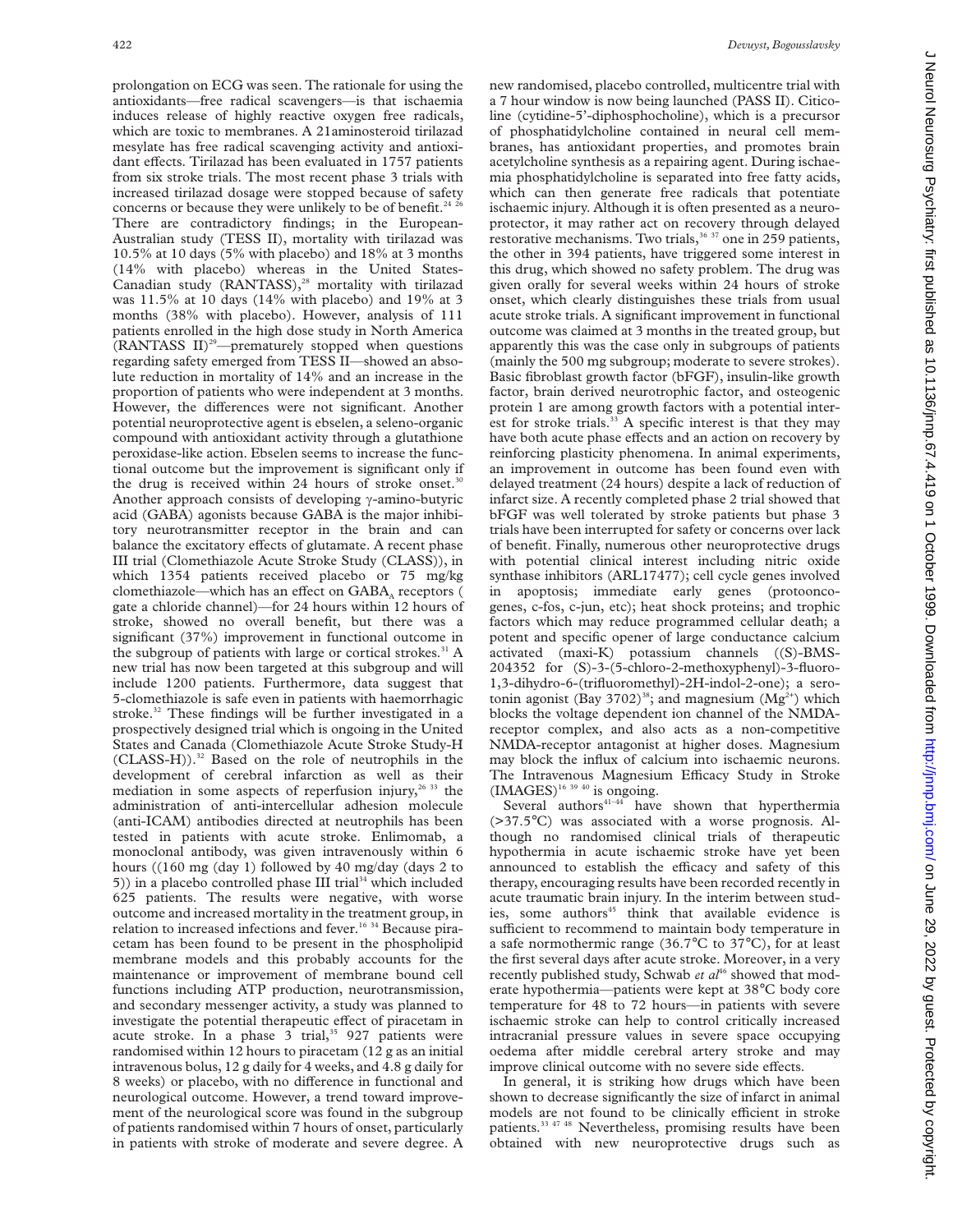GV150526, ebselen, glycine site antagonists, clomethiazole, fos-phenytoin, bFGF, NO synthase inhibitors, and BAY 3702,<sup>38</sup> for which further studies are underway to confirm the preliminary results. The discrepancy between experimental and clinical results for neuroprotective drugs may be due to several factors: the marked heterogeneity (aetiology, mechanism) of human stroke, better control of biological variables in specimens, and the use of different time windows. Indeed, most of the earlier clinical trials were performed with a time window greater than 24 hours, which was most often arbitrarily fixed; even an efficient drug cannot possibly be demonstrated to have a positive effect under these conditions.

Questions remain concerning the effective concentration of neuroprotective drug reached in the cerebral ischaemic infarct if the artery supplying this territory is occluded. Should a thrombolytic agent be administered with the neuroprotective drug in a "cocktail" to increase the effective concentration of the neuroprotective drug in the ischaemic region? We think that knowledge of the vascular status of the stroke patient is crucial to determine the best therapeutic strategy. Another problem that may hamper our ability to achieve neuroprotection in stroke patients is a relative lack of understanding of specific pathophysiological issues of brain ischaemia in relation to the modes of action of specific drugs. For instance, antioxidants experimentally have an effect only in temporary focal ischaemia models, which suggests that their main clinical application would be in association with agents that facilitate reperfusion (thrombolytic drugs). Also, certain classes of neuroprotective drugs, which act on specific synapses and receptors, may not work in white matter ischaemia, because these synapses and receptors may be malfunctional in such a situation or because these synapses and receptors—such as NMDA receptors—are lacking in the white matter. Indeed, in stroke patients, glutamate seems to be a marker for cortical but not for deep hemispheric ischaemia. On the other hand, NMDA receptor antagonists may be particularly appropriate in patients in whom glutamate concentrations rise markedly, such as in progressive ischaemic stroke.

Several critical issues remain unsettled for neuroprotection. Firstly, the duration of treatment that would achieve the best effect is unknown, and is probably different for different drugs. The phase of locally reduced flow is present in 100% of patients scanned within 9 hours and drops to 30% within 4 days with ischaemia, but viable tissue may be seen up to 48 hours after onset of stroke.<sup>49</sup> Consequently, there is a rationale for starting and continuing neuroprotection for up to a least 48 hours after stroke onset. Perhaps neuroprotection should be given for several days or weeks after the first clinical cerebrovascular event, which is the period in which the risk of recurrence is the highest. A second critical issue for neuroprotection is that the interaction and influence between neuroprotective drugs and physiological variables (blood pressure, temperature) as well as with common drugs used in neurology are usually not taken into account. On the one hand, it is well established that benzodiazepines, neuroloptic drugs, antihypertensive drugs (clonidine, prazosin), phenytoin, phenobarbital, and other drugs may modulate the effect of neuroprotecting agents. On the other hand, treatments which act on blood pressure concentrations, mainly in limiting variations and falls, are usually not included among neuroprotecting strategies.

### **Antithrombotic drugs**

The rationale for early anticoagulant therapy in acute ischaemic stroke is not consensual. Anticoagulants do not recanalise occluded arteries and do not have neuroprotective effects. However, they may be useful in preventing progression of thrombosis and early recurrences of embolic stroke. The use of high doses (20 000 U/24 h) of intravenous heparin followed by oral anticoagulant therapy is well accepted in the medical community as treatment shortly after ischaemic stroke in patients with a cardiac source of embolism or rarer disorders, such as the antiphospholipid antibody syndrome. However, there is no consensus on the time to start anticoagulant therapy, because of the early risk of haemorrhagic transformation in the ischaemic area. This decision is usually individual and empirical, based on the severity of brain ischaemia (increased risk of bleeding) and the risk of early recurrence of stroke. Two other conditions are commonly associated with the early administration of full dose intravenous heparin, progressing ischaemic stroke, and crescendo transient ischaemic attack (usually due to developing lacunar infarction).50 However, there is no randomised evidence of benefit of giving these patients anticoagulants.

The concept of intravenous heparin therapy shortly after ischaemic stroke was recently considered in the International Stroke Trial (IST),<sup>51</sup> an open randomised megatrial with a factorial design (intravenous heparin (10 000 U or 25 000 U/day *v* not); aspirin (300 mg/day *v* not)); 19 435 patients from 467 hospitals were randomised within 48 hours of stroke onset. Primary outcomes (death<14 days; death or dependency at 6 months) showed no difference with or without heparin. Recurrent ischaemic stroke at 14 days showed a significant 0.9% absolute risk reduction with heparin, which was counterbalanced by a significant 0.8% absolute increased risk for haemorrhagic stroke. Haemorrhagic complications (transfused or fatal extracranial bleeds, haemorrhagic stroke) were associated with the high dose heparin regimes. On the other hand, the low dose heparin regimen showed encouraging findings, with a significant 1.2% absolute decrease in risk of death or non-fatal recurrent stroke at 14 days, with haemorrhagic complications in the same range as with aspirin. Although the authors<sup>51</sup> advised against the early use of heparin after ischaemic stroke, these findings with the low dose regimen may in fact comfort the numerous clinicians who have been giving it for years. Moreover, brain CT was not required before starting therapy, and no coagulation monitoring was required either, which imply considerable biases against heparin. For these reasons, many clinicians who were giving low dose heparin (usually subcutaneously) as a prophylaxis of stroke complications, or even high dose intravenous heparin have not changed their practice as a result of the IST results.<sup>51</sup>

Another potential antithrombotic drug is the low molecular weight heparin (LMWH) which has been investigated in the study of Kay *et al*. In this study,<sup>52</sup> 312 patients were randomised to placebo or nadroparin (4100 antifactor Xa units once or twice a day for 10 days) within 2 days of stroke onset. Death or dependency at 3 months was 45% in the 8200 U/day dose, 52% in the 4100 U/day dose, and 65% in the placebo group (p=0.005). However, there was no difference for death, haemorrhagic transformation, or complications at 10 days. This is strange, as LMWH is expected to prevent early stroke complications or recurrences, not to selectively improve late outcome. Indeed, a recent overview of available trials concluded that LMWH may constitute the best prophylaxis of deep venous thrombosis for patients with ischaemic stroke, although a direct comparison with low dose unfractionated heparin is not available in this condition.

The only randomised experience in acute stroke with the low molecular weight heparinoid Org 10172 (danaparoid) has been reported by the TOAST<sup>53 54</sup> investigators. In this double blind placebo controlled trial, 1281 patients were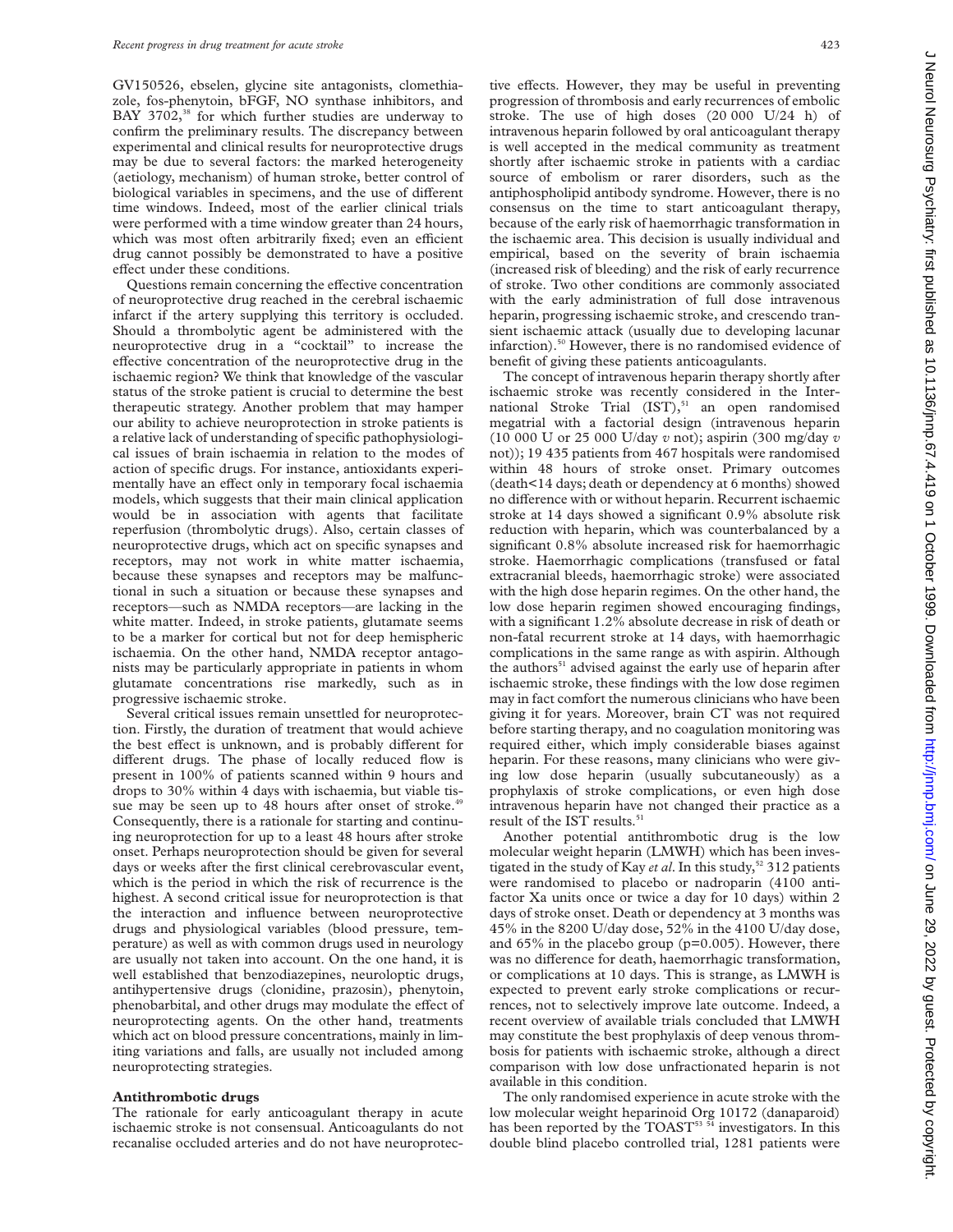treated within 24 hours of stroke onset over a 6 year period. Patients with a Glasgow outcome scale I or II and whose Barthel index was >12/20 were judged to have a favourable outcome. At seven days 376/635 (59%) patients who received the heparinoid *v* 344/633 (54%) controls had a favourable outcome (p=0.072). This trend to benefit in treated patients was absent at 3 months (482/639 (75%) *v* 467/633 (74%) p=0.06). Subgroup analyses suggested that patients with disease of the large arteries may have improved benefit, and that use of aspirin in the week before the onset of stroke was associated with less severe neurological impairment. After the overall disappointing results of TOAST were known, an ongoing European study (EURO-TOAST) was stopped. This low molecular weight heparinoid ORG10172 (danaparoid sodium) is not associated with an improvement in favourable outcome at 3 months, despite an apparent positive response to treatment at 7 days.<sup>54</sup>

Finally, the therapeutic impact of aspirin in the acute phase of stroke has recently been evaluated in two megastudies. The International Stroke Trial (IST) and CAST trial including over 40 000 patients randomised to aspirin *v* not within 48 hours of stroke onset were recently published. The IST<sup>5</sup> evaluated aspirin (300 mg/day) and heparin (10 000 or 25 000 U/day) in a factorial design; 19 435 patients were included from 467 hospitals. Treatment was given for 2 weeks. Both primary end points (mortality at 2 weeks (9%) and mortality or severe disability at 6 months  $(63%)$  were not statistically different between the aspirin, heparin, and placebo groups. Despite this global negativity, it must be emphasised that secondary analyses showed a significant decrease at 2 weeks of recurrence of ischaemic stroke (2.9% *v* 3.8%) and of combined mortality plus non-fatal recurrent stroke (11.3% *v* 12.4%) with aspirin. Aspirin was associated with 5/1000 more transfused of fatal extracranial haemorrhages, whereas haemorrhagic stroke at 2 weeks was not significantly increased (0.9%).

In the Chinese Acute Stroke Trial (CAST),<sup>55</sup> aspirin (160 mg/day) or placebo was given for 4 weeks to 21 106 patients from 416 hospitals. Mortality at 1 month was slightly but significantly decreased with aspirin (3.3% *v* 3.9%), without decrease in combined mortality or severe disability. As in the IST trial,<sup>51</sup> secondary end points showed significant benefit from aspirin, including a decrease in recurrence of ischaemic stroke (1.6% *v* 2.1% at 1 month) and in combined mortality plus non-fatal stroke (5.3% *v* 5.9% at 1 month). A combined analysis of IST and CAST data suggested that one death, myocardial infarct, or new stroke can be avoided by giving aspirin to 100 patients with acute stroke. It must be emphasised that the prescription of aspirin starting at the time of admission was already considered part of best care in many centres around the world, even before IST of CAST were launched, so that the results of these trials may have modified practice only in the centres where the benefit of aspirin was considered uncertain, which may mainly correspond to the IST and CAST participants themselves. In any case, aspirin should not be regarded as an acute stroke treatment, but rather as an early preventive therapy in acute stroke.

New avenues of antithrombotic therapy in acute stroke may be provided by antiglycoprotein GIIb/IIIa receptor antagonists, which have shown a favourable risk to benefit ratio in myocardial infarction and unstable angina.<sup>56 57</sup> A recent dose escalation study of abciximab in acute ischaemia stroke showed no safety or toxicity concern, and a phase II trial is being launched. Finally, ancrod, which is a thrombin-like defibrinogenating agent that converts fibrinogen into soluble fibrin products, with subsequent decrease in fibrinogen concentration and plasma viscosity, has been shown to benefit patients with acute ischaemic stroke.

### **Conclusions**

Studies of thrombolytic, neuroprotective, anticoagulant, and antiaggregant drugs currently dominate the field of acute stroke treatment. Crucial information has been obtained on the efficacy and safety of new drugs as well as combined therapy (synergistic drug effects). Advances in stroke therapy will shortly improve the consequences of this potentially devastating but newly treatable disorder.

We have received fees for consultancy from Eli Lilly, Boehringer Ingelheim, Synthelabo, Janssen, Wyeth Lederle, Upjohn, Bristol-Myers-Squibb and Bayer, which produce drugs mentioned in this paper.

> G DEVUYST J BOGOUSSLAVSKY

*CHUV, Department of Neurology, Rue du Bugnon, 1011 Lausanne, Switzerland*

Correspondence to: Professor J Bogousslavsky, CHUV, Department of Neurology, Rue du Bugnon, 1011 Lausanne, Switzerland. Telephone 0041 21 314 12 30; fax 0041 21 314 12 90; email Julien.Bogousslavsky@hospvd.ch

- 1 The National Institute of Neurological Disorders and Stroke rt-PA Stroke Study Group. Tissue plasminogen activator for acute ischemic stroke. *N Engl J Med* 1995;**333**:1581–7.
- 2 Adams HP, Brott TG, Furlan AJ, *et al*. Guidelines for thrombolytic therapy for acute stroke: a supplement to the guidelines for the management of partients with acute ischemic stroke. *Circulation* 1996;94:1167-74.
- patients with acute ischemic stroke. *Circulation* 1996;**94**:1167–74. 3 Quality Standard Subcommittee of the American Academy of Neurology (AAN). Thrombolytic therapy for acute ischemic stroke: summary statement. *Neurology* 1996;**47**:835–9. 4 The European Cooperative Acute Stroke Study II Group. Randomised
- double-blind placebo-controlled trial of thrombolytic therapy with intravenous alteplase in acute ischemic stroke (ECASS II). *Lancet*
- 1998;**352**:1245–51. 5 The ECASS Study Group. Intravenous thrombolysis with recombinant tis-sue plasminogen activator for acute hemispheric stroke. *JAMA* 1995;**274**:
- 1017–25. 6 Bath P. Alteplase not yet proven for acute ischemic stroke. Commentary. *Lancet* 1998;**352**:1238–9.
- 7 Wardlaw JM, Warlow CP, Counsell C. Systematic review of evidence on thrombolytic therapy for acute ischaemic stroke. *Lancet* 1997;**350**:607-14.<br>8 Hacke W, Bluhmki E, Steiner T, *et al*. Dichotomized efficacy end points and
- global end-point analysis applied to the ECASS intention-to-treat data set.<br>Post Hoc analysis of ECASS I. Stroke 1998;29:2073-5.
- 9 The National Institute of Neurological Disorders and Stroke (NINDS) rt-PA Stroke Study Group. A systems approach to immediate evaluation and management of hyperacute stroke: experience at eight centers and implications for community practice and patient care. *Stroke* 1997;**28**: 1530–40.
- 10 Multicenter Acute Stroke Trial-Europe Study Group. Thrombolytic therapy with streptokinase in acute ischemic stroke. *N Engl J Med* 1996;335:145-
- 11 Multicenter Acute Stroke Trial-Italy (MAST-I) Group. Randomised controlled trial of streptokinase, aspirin, and combination of both in treat-ment of acute ischemic stroke. *Lancet* 1995;**346**:1509–14.
- 12 Donnan GA, Davis SM, Chambers BR, *et al*. for the Australian Streptokinase (ASK) Trial Study Group. Streptokinase for acute ischemic
- stroke with relationship to time of administration. *JAMA* 1996;276:961–6.<br>13 Wardlaw J, Yamaguchi T, del Zoppo G. Thrombolytic therapy versus control<br>in acute ischemic stroke. In: The Cochrane Library, Issue 4, Oxford: up
- 14 Fisher M, Bogousslavsky J. Evolving toward effective therapy for acute isochemic stroke.  $\frac{34MA}{1993,270.360-4}$ .<br>15 Bogousslavsky J. Thrombolysis in acute stroke. *BM*J 1996;313:640-1.<br>16 Silver B, Weber J, Fisher M.
- 
- 
- *Neuropharmacol* 1995;**19**:101–28. 17 Mohr JP, Orgogozo JM, Harrison MJG, *et al*. Meta-analysis of oral nimodipine trials in acute ischemic stroke. *Cerebrovasc Dis* 1994;**4**:197– 203.
- 18 Wahlgren NG, MacMahon DG, De Keyser J, *et al*, for the INWEST study group. Intravenous nimedipine west European stroke trial of nimodipine in<br>the treatment of acute ischemic stroke. *Cerebrouasc Dis* 1994;4:204-10.<br>Davis SM, Albers GW, Diener HC, *et al. T*ermination of acute stroke stud-
- ies involving selfotel treatment. ASSIST Steering Committee. *Lancet* 1997; **349**:32.
- 20 Edwards K, and the CNS 1102–008 Study Group. Cerestat (aptiganel hydrochloride) in the treatment of acute ischemic stroke: results of phase 2
- trial. *Neurology* 1996;**46**(suppl 1):A424. 21 Albers GW, Atkinson RP, Kelley RE, *et al*, on behalf of the Dextrorphan Study Group. Safety, tolerability and pharmacokinetics of the N-methyl-Daspartate antagonist dextrorphan in patients with acute stroke. *Stroke* 1995;**26**:254–8.
- 22 Albers GW, Atkinson RP, Kelley RE, for The Dextromethorphan Study Group and Hoffmann-La Roche. Safety, tolerability and pharmacokinetics<br>of the N-methyl-D-aspartate antagonist Ro-01-6794/706 in patients with<br>acute ischemic stroke. Ann NY Acad Sci 1995;765:249-61.<br>23 Lees KR. Cerestat and
- *ogy* 1997;**49**(suppl 4):S66–9.
- 24 Lees K R. Does neuroprotection improve stroke outcome ? *Lancet* 1998;**351**:1447–8.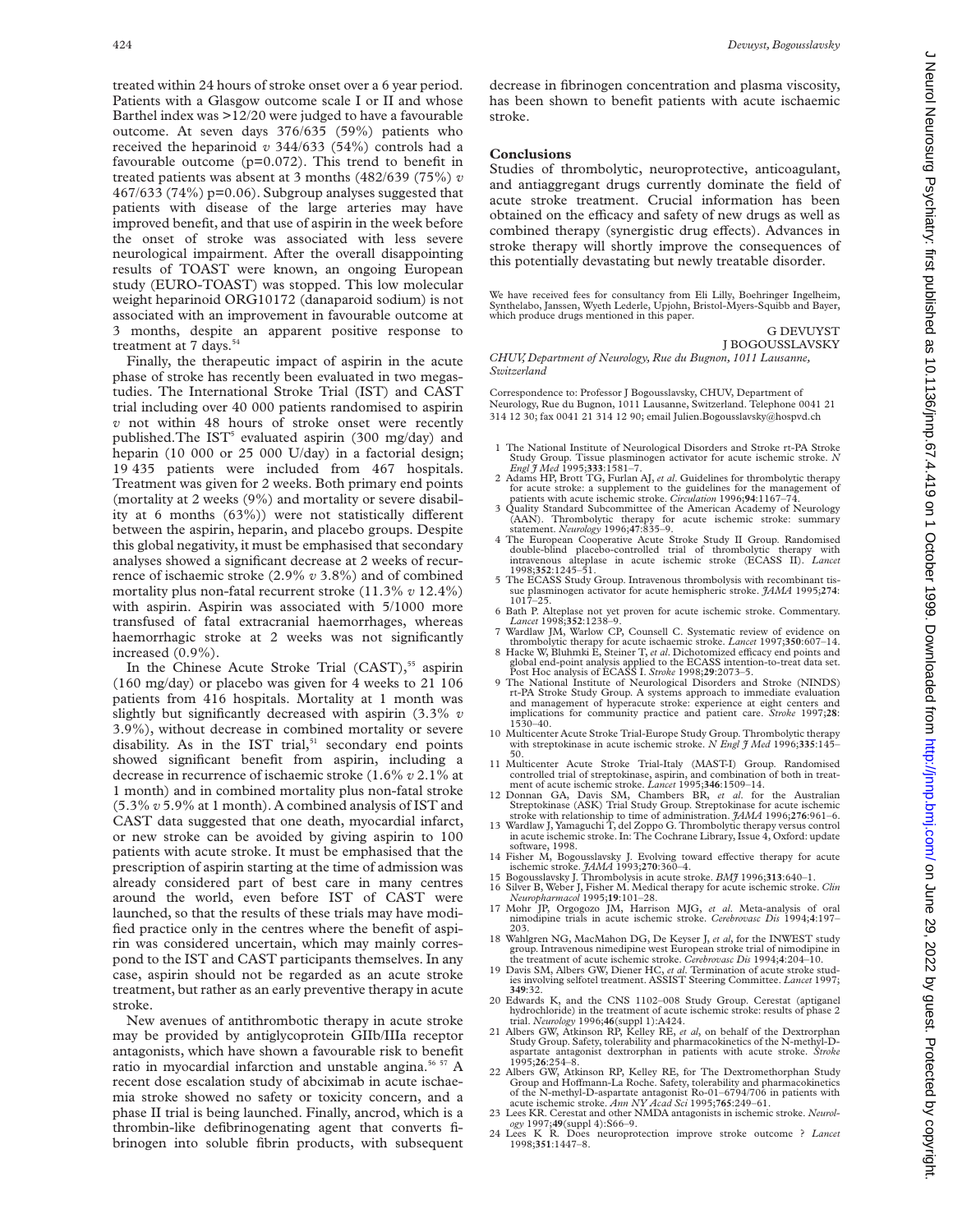- 25 The US and Canadian Lubeluzole Ischemic Stroke Study Group. Lubeluzole treatment of acute ischemic stroke. *Stroke* 1997;**28**:2338–46.
- 26 Önal MZ, Fisher M. Acute ischemic stroke therapy. A clinical overview. *Eur*

*Neurol* 1997;**38**:141–54. 27 Withdrawn.

- 27 Whitehawn: 28 The RANTTAS Investigators. a randomized trial of tirilazad mesylate in
- patients with acute stroke (RANTTAS). *Stroke* 1996;**27**:1453–8. 29 Haley EC, on behalf of the RANTTAS II Investigators. High-dose tirilazad for acute stroke (RANTASS II). *Stroke* 1998;**29**:1256–7.
- 30 Yamaguchi T, Sano K, Takakura K, *et al*, for the Ebselen Study Group. Ebselen in acute ischemic stroke. A placebo-controlled, double-blind clinical trial. *Stroke* 1998;**29**:12–17.
- 31 Wahlgren NG, and the Clomethiazole Acute Stroke Study Collaborative Group. The clomethiazole acute stroke study (CLASS) [abstract]. *Cerebrovasc Dis* 1997;**7**(suppl 4):19.
- 32 Walghren NG, Clomethiazole Acute Stroke Study Collaborative Group. The clomethiazole acute stroke study (CLASS): results in 94 hemorrhagic stroke patients. *Cerebrovasc Dis* 1998;**8**(suppl 4):20.
- 33 Fisher M, Bogousslavsky J. Further evolution toward effective therapy for acute ischemic stroke. Special communication. *JAMA* 1998;279:1298–
- 303. 34 The Enlimolab Acute Stroke Trial Investigators. The enlimolab acute stroke trial: final results. *Neurology* 1997;**48**:A270.
- 35 De Deyn PP, De Reuck J, Deberdt W,*et al*, for Members of the Piracetam in Acute Stroke Study (PASS) Group. Treatment of acute ischemic stroke with piracetam. *Stroke* 1997;**28**:2347–52.
- 36 Weiss GB. Mini review: metabolism and actions of citicoline as an endogenous compound and administered exogenously as citicoline. *Life Sci* 1995;**56**:637–60.
- 37 Clark WM, Warach SJ, Pettigrew LC, *et al*. A randomized dose-response trial of citicoline in acute ischemic stroke. *Neurology* 1997;**49**:671–8. 38 Teal P, on behalf of the BRAIN Study Group. BRAINS, a Phase II study of
- the neuroprotectant BAY x3702 in patients with ischemic stroke. *Cerebrov-*<br>*asc Dis* 1998;8(suppl 4):1–103.<br>39 Muir KW, Lees KR. Images: intravenous magnesium efficacy in stroke trial
- [abstract]. *Cerebrovasc Dis* 1996;**6**:75–P383.
- 40 Muir KW, Lees KR. A randomized, double-blind, placebo-controlled pilot trial of intravenous magnesium sulfate in acute stroke. *Stroke* 1995;**26**: 1183–8.
- 41 Schwab S, Spranger M, Aschoff A, et al. Brain temperature monitoring and modulation in patients with severe MCA infarction. *Neurology* 1997;**48**: 762–7.
- 42 Hindfelt B. The prognostic significance of subfebrility and fever in ischemic cerebral infarction. *Acta Neurol Scand* 1976;**53**:72–9.
- 43 Castillo J, Martinez F, Leira R, *et al*. Mortality and morbidity of acute cerebral infarction related to temperature and basal analytic parameters. *Cer-ebrovasc Dis* 1994;**4**:56–71.

# EDITORIAL COMMENTARY

- 44 Azzimondi G, Bassein L, Nonino F, *et al*. Fever in acute stroke worsens prognosis: a prospective study. St*r*oke 1995;**26**:2040–3.
- 45 Ginsberg MD, Busto R. Combating hyperthermia in acute stroke. A significant clinical concern. *Stroke* 1998;**29**:529–34.
- 46 Schwab S, Schwarz S, Spranger M, *et al*. Moderate hypothermia in the treatment of patients with severe middle cerebral artery infarction. *Stroke* 1998;**29**:2461–6.
- 47 Strauss WE, Thies WH, Robertson RM, *et al*. Fighting heart disease and stroke. Recommendations of the AHA stroke positioning task force. *Stroke* 1998;**29**:1272–3.
- 48 Caplan LR. Stroke treatment. Promising but still struggling [editorial]. *JAMA* 1998;**279**:1304–6.
- 49 Dyker AG, Lees KR. Duration of neuroprotective treatment for ischemic stroke. *Stroke* 1998;**29**:535–42.
- 50 Moulin T, Bogousslavsky J. Hemorrhagic infarction. In: Ginsberg MD, Bogousslavsky J, eds. *Cerebrovascular disease*. Massachusetts: Blackwell, USA: 1474–86.
- 51 International Stroke Trial Collaborative Group. The international stroke trial (IST): a randomized trial of aspirin, subcutaneous heparin, both, or neither among 19 435 patients with acute ischemic stroke. *Lancet* 1997;**349**:1569–81.
- 52 Kay R, Wong KS, Yu YL, *et al*. Low-molecular-weight heparin for the treat-
- ment of acute ischemic stroke. *N Engl J Med* 1995;333:1588-93.<br>53 Trial of ORG 10172 in Acute Stroke Treatment Investigators. Usefulness of a low molecular weight heparinoid in improving outcome of 7 days and 3 months after stroke: results of the trial of ORG 10172 in acute stroke treat-ment (TOAST) [abstract]. *Stroke* 1998;**29**:286.
- 54 The Publication Committee for the Trial of ORG 10172 in Acute Stroke Treatment (TOAST) investigators. Low molecular weight heparinoid, ORG 10172 (danaparoid), and outcome after acute ischemic stroke. A randomized trial. *JAMA* 1998;**279**:1265–72.
- 55 CAST (Chinese Acute Stroke Trial) Collaborative Group. CAST: randomized placebo-controlled trial of early aspirin use in 20 000 patients with acute ischemic stroke. *Lancet* 1997;**349**:1641–9.
- 56 Brener SJ, Barr LA, Burchenal JE, *et al*. Randomized, placebo-controlled trial of platelet glycoprotein IIb/IIIa blockade with primary angioplasty for acute myocardial infarction. ReoPro and Primary PTCA Organization and Randomized Trial (RAPPORT) Investigators. *Circulation* 1998;**98**: 734–41.
- 57 Ghaffari S, Kereiakes DJ, Lincoff AM, *et al.* Platelet glycoprotein IIb/IIIa receptor blockade with abciximab reduces ischemic complications in patients undergoing directional coronary atherectomy. EPILOG Investigators. Evaluation of PTCA to improve long-term outcome by c7E3 GP IIB/ IIIa receptor blockade. *A J Cardiol* 1998;**82**:7–12.

# Homeostatic effects of carotid stenosis

Signalling of blood pressure changes is partly the result of carotid sinus function and activity within the afferent glossopharyngeal and vagus nerves. Carotid stenosis is common and often affects the carotid bulb where the arterial baroreceptors are situated. However, little attention has been paid to the homeostatic effects of stenosis at this point. Akinola *et al* in this issue (pp  $428-32$ )<sup>1</sup> compare autonomic reflexes in a group of hypertensive patients with transient ischaemic attacks (TIAs) and unilateral or bilateral carotid stenosis to matched groups of hypertensive and normotensive controls. Their findings indicate that baroreflex sensitivity is blunted, the effects being equal in patients with either unilateral or bilateral carotid stenosis compared with both control groups. In other respects, autonomic reflexes are blunted to the same extent as seen in hypertensive controls, indicating no specific involvement of cardiovascular efferents in the stenosis group. There are two main caveats. The first concerns the use of antihypertensive medication. Such treatment, especially with angiotensin converting enzyme activators (which may act on AT receptors in the area postrema) or  $\beta$ -blockers can affect baroreflex sensitivity. Although these medications were stopped within 1 day of the study, their central effects may be longer lasting. Secondly, other mechanoreceptors in the left ventricle and aortic arch may be intact in these patients. However, the shrewd use of a hypertensive control group

on similar medication to some extent allays some of the interpretative complications. Why the effects are similar in patients with severe unilateral and bilateral carotid stenosis is a matter of conjecture. This could indicate a complex non-linear compensatory effect within the brain, using baroreceptor input from the aortic arch and other regions. The importance of this study is threefold: firstly, such patients may be at risk of presyncopal symptoms which may be erroneously diagnosed as focal brainstem transient ischaemic attacks; secondly, impaired peripheral blood pressure regulation could affect cerebral blood flow in the post-stroke state as such patients lose cerebral autoregulation. The effects could also be accentuated in patients with tandem intracranial stenosis. Finally, it should not be forgotten that control of blood pressure may be impaired after carotid endarterectomy and the effects of antihypertensive medication in these patients should be monitored most carefully.

### S M OPPENHEIMER

Correspondence to: Dr S M Oppenheimer, Cerebrovascular Program, Department of Neurology, Meyer 5–185, Johns Hopkins Hospital, 600 North Wolfe Street, Baltimore, MD 21205, USA. Telephone 00 1 410 502 5356; fax 00 1 410 614 9807.

1 Akinola A, Mathias CJ, Mansfield A, *et al*. Cardiovascular, autonomic, and plasma catecholamine responses in unilateral and bilateral carotid artery stenosis. *J Neurol Neurosurg Psychiatry* 1999;**67**:428–32.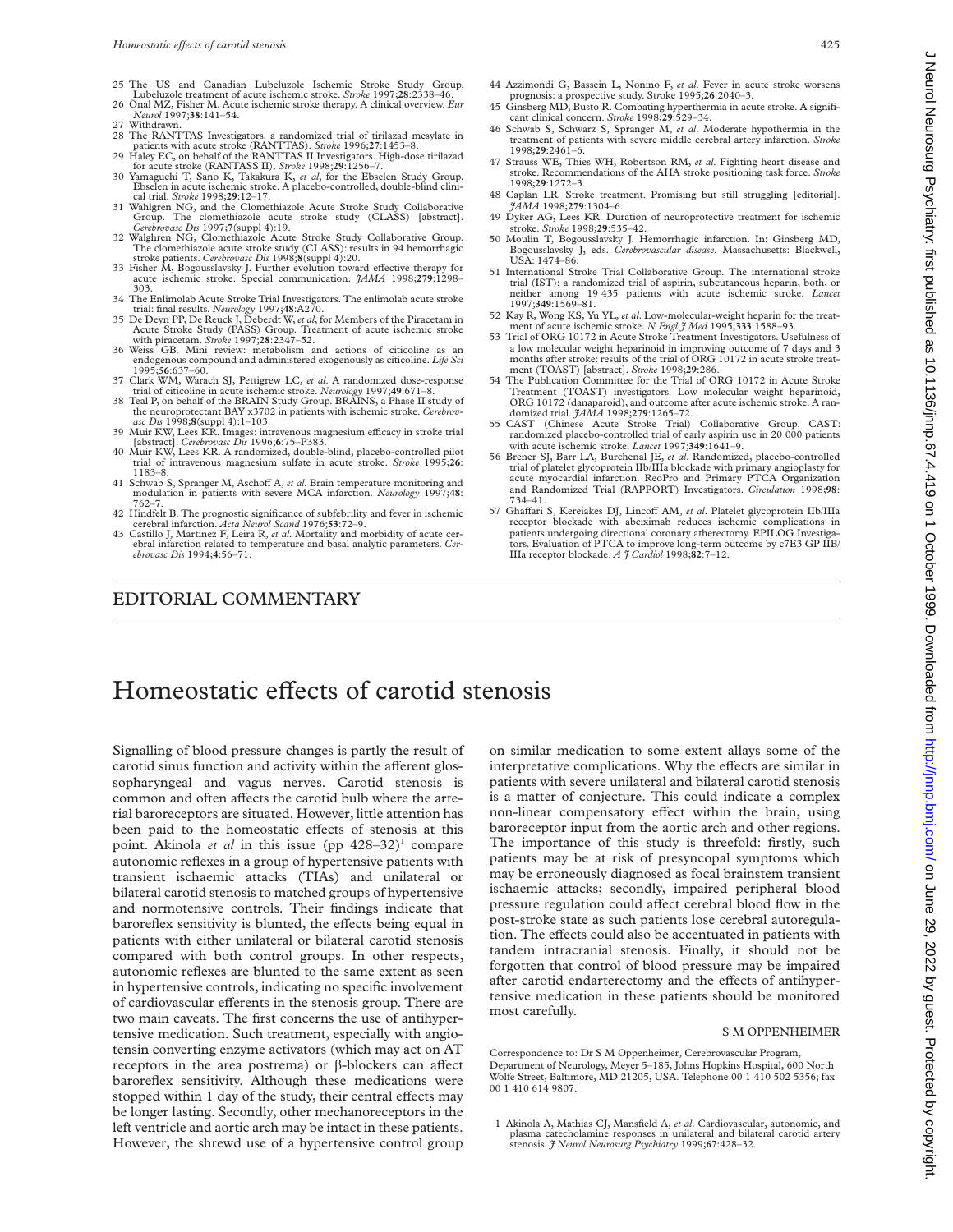# Resurgence of diphtheria in the newly independent states of the former Soviet Union: a reminder of risk

The introduction of universal childhood immunisation programmes with diphtheria toxoid in the 1950s has led to virtual elimination of diphtheria from most developed countries. In the past, the highly contagious acute infectious disease caused by toxigenic strains of *Corynebacterium diphtheriae* had endangered in particular children of preschool age. Given a case fatality rate of 5% to 10%, diphtheria had been considered one of the most serious communicable diseases of childhood. The practice of routine mass immunisation of children resulted in a dramatic decline of incidence and mortality from diphtheria in many European countries, including the former Soviet Union where, by 1976, the incidence rate had fallen to 0.08 per 100 000 population.<sup>1</sup> In 1989, a World Health Organisation (WHO) meeting endorsed a recommendation that envisaged full control of diphtheria throughout Europe by 1995.<sup>2</sup> Contrary to this optimistic prediction by international experts, 1990 saw the beginning of a diphtheria outbreak in Russia that rapidly spread throughout the newly independent states of the former Soviet Union and by 1995 a total of 47 808 cases had been reported.<sup>1</sup>

The Baltic countries were not spared. The paper by Logina and Donaghy (this issue, pp 433–8) reports on the diphtheria epidemic that swept through Latvia in 1994 to 1996, affecting a total of 731 people, mostly adults aged 30 to 50 years. Neurological complications, especially diphtheric polyneuropathy, were found in about 15% of patients admitted to hospital. This coincidence provided the opportunity for a detailed study of 50 patients with diphtheric neuropathy. The authors remind the readership of the typical biphasic disease course of diphtheric polyneuritis, with the characteristic early bulbar dysfunction due to toxic paralysis of the soft palate and pharyngeal muscles, followed by the delayed onset of other cranial nerve palsies and often a generalised peripheral neuropathy. Neurological and cardiac complications were particularly common in patients with severe faucial diphtheria. The paper further emphasises the importance of administering antitoxin as soon as the diagnosis of diphtheria is suspected, without waiting for culture confirmation. Effectiveness of the anti-toxin can only be expected as long as the toxin has not yet bound to tissues— that is, within the first 2 days from onset of symptoms. As diphtheria antitoxin is derived from horses, appropriate precautions and sensitivity skin testing should be performed before its administration.

The reasons for this resurgent diphtheria epidemic are not fully understood. Major contributing factors were economic hardship, crowding due to large urban migration, and failing health systems as a result of the dissolution of the Soviet Union. Consequently, low vaccination coverage and inappropriate primary vaccination practices led to the presence of many susceptible children. Moreover, as vaccine induced immunity wanes over time unless periodic boosters are administered every 10 years, many adults had again become susceptible to the disease. Before the vaccine era, most persons had acquired natural lifelong immunity in childhood through exposure to *C diphtheriae*. Thus the susceptibility of adults to diphtheria is a new phenomenon of the vaccine era. Serological studies in the United Kingdom, Germany, newly independent states of the former Soviet Union, and in the United States indicate that 20% to 50% of adults aged>20 years are susceptible to diphtheria.2–5 These studies showed a significant trend of decreasing immunity with increasing age, resulting in lack of protection, particularly for adults aged 30 to 50 years. This potential risk assumes a particular significance in today's international travel. The WHO Advisory Committee on Immunisation Practices recommends that all children receive routine vaccination with a series of five doses of DTP at ages 2, 4, 6, and 12–15 months and 4 to 6 years; booster diphtheria-tetanus immunisations should then be administered every 10 years. Persons travelling to areas with diphtheria activity should have completed the primary series and should have received a dose of vaccine within the previous 10 years.

A F HANN

*Department of Clinical Neurological Sciences, London Health Sciences Centre, University Campus, 339 Windermere Road, London, Ontario N6A 5A5, Canada*

- 1 Hardy IRB, Dittmann S, Sutter RW. Current situation and control strategies for resurgence of diphtheria in newly independent states of the former Soviet Union. *Lancet* 1996;**347**:1739–44.
- 2 Maple PA, Efstratiou A, George RC, *et al*. Diphtheria immunity in UK blood donors. *Lancet* 1995;**345**:963–65.
- 3 Galazka AM, Robertson SE. Diphtheria: changing patterns in the developing world and the industrialized world. *Eur J Epidemiol* 1995;**11**:107–17. 4 Centers for Disease Control and Prevention. Diphtheria epidemic: new
- independent states of the former Soviet Union, 1990–4. *JAMA* 1995;**273**: 1250–7.
- 5 Stark K, Barg J, Molz B, *et al*. Immunity against diphtheria in blood donors in East Berlin and West Berlin. *Lancet* 1997;**350**:932.